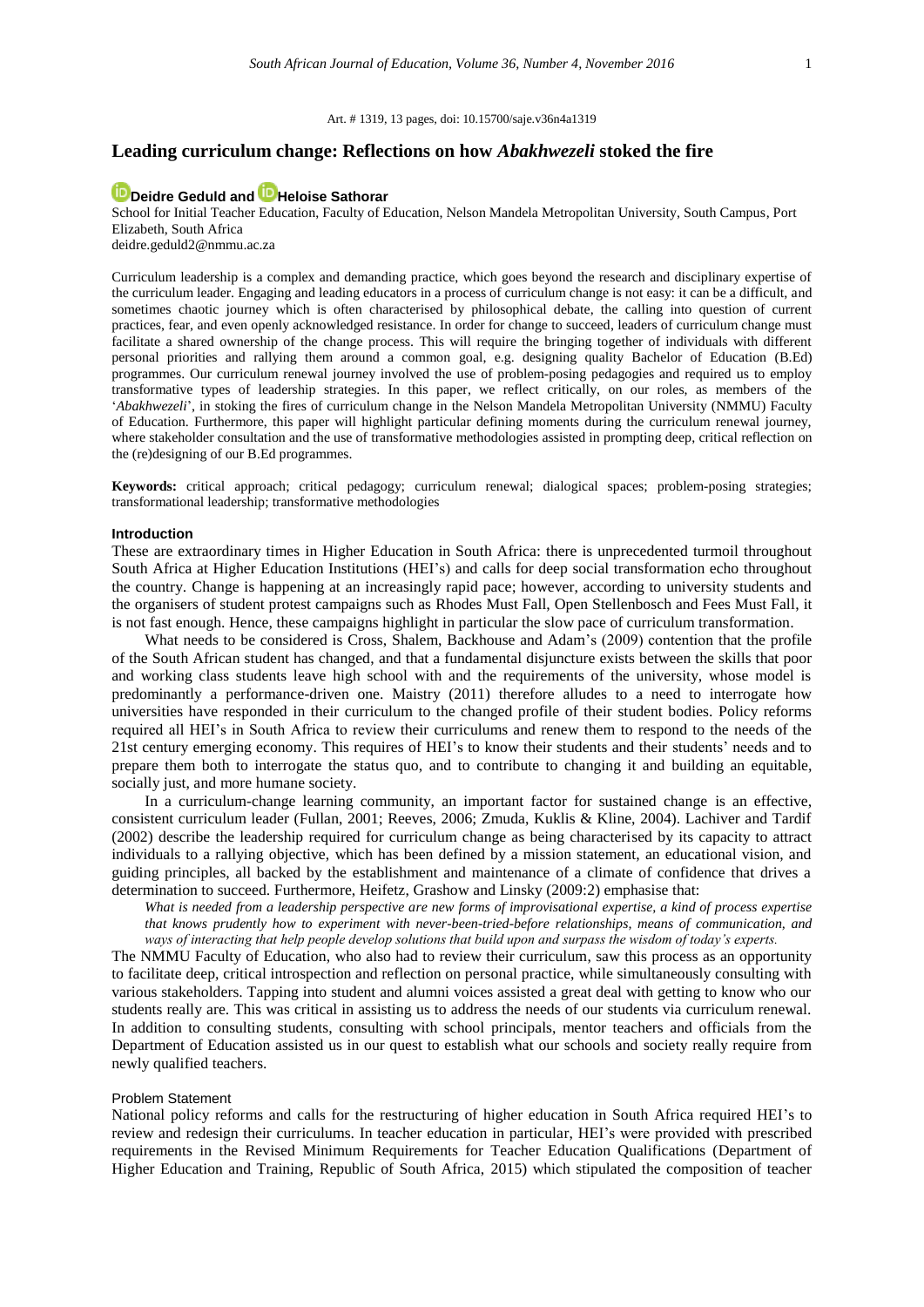education qualifications, as well as the knowledge and skills with which newly qualified teachers had to be equipped. Thus, HEI's who offered teacher education qualifications were required to review and redesign their programmes in order to adhere to the prescribed policy requirements. Maistry (2011) and Oleyede (2009) point out that some institutions dealt with curriculum transformation requirements by opting for technical compliance, as manifested in carefully scripted policy documents. This kind of technical compliance falls short of the kind of profound transformation required to meet the needs of the students who would become teachers in a radically transformed country like South Africa.

Maistry (2011) refers to "technisist" academics who proposed an approach to curriculum development and transformation that endeavours not to "contaminate" either the curriculum by drawing on students' experiences or the knowledge they bring to class, or the "purity" of disciplinary knowledge by making use of local as opposed to Western examples used in the prescribed text books. However, other academics actively embraced curriculum renewal as an opportunity to facilitate processes that open up spaces for deliberation on issues of curriculum transformation - specifically decolonizing the content of the curriculum and taking cognisance of indigenous knowledge. Rosenmund (2006) warns that curriculum change cannot simply be seen as a planned, "technocratic" reform to improve the productivity of the education system, but should also be understood as a political measure that re-shapes relationships between individuals of the institution through the selection and organisation of knowledge.

This is a tall order but is absolutely necessary if we, as faculties of education, look to the future and to the fulfillment of our mission, namely the provision of resilient, high quality beginner teachers, who would also have a critical understanding of the current economic and political conditions in our country and the world in order to provide quality education. A critical understanding does not necessarily mean a shared understanding, rather, an understanding that would enable a beginner teacher to interrogate the current conditions and apply the required expertise. We recognise the need for critical pedagogy that will help students look at issues in broad social contexts; that will hone their abilities for deep and critical inquiry; where they constructively consider multiple viewpoints and perspectives in dialogue with others; and that will engage them in socially just actions that will prepare them for a new citizenry in our increasingly pluralistic democracy (Nagda, Gurin & Lopez, 2003). Our students are sent to a range of different schools in the Nelson Mandela Bay area for teaching practice and in particular, to develop their understanding of the impact of the whole ecosystem on the child's development within society. One student who was schooled in a wellresourced school, and who was exposed to teaching in an under-resourced school where the unemployment and poverty negatively impact the quality of teaching and learning, highlighted the following:

*I appreciate the opportunity to have been exposed to schools operating in a different context than what I am used to as it allowed me to develop an understanding about the political, socio and economic nature of education, in and out of class. This made me think about the skills I need as a beginner teacher to interrupt the hegemony of the system and create learning opportunities based on learners' lived reality.*

South Africa (SA), more than twenty years after the first democratic elections, is still reeling from the legacies of apartheid rule, and the challenges faced by a new democratic government. As such, SA, like most developing countries, is an emerging economy and struggling with the provision of quality education to ensure adequate economic growth that will enhance the standard of living in the country. Teacher education institutions have a vital role to play in the contribution of resources to the economy through the provision of resilient, flexible, high quality teachers. It is important that the curriculum offered by teacher education institutions take cognisance of the current reality in the country and prepare student teachers to work in schools with limited resources; thus, preparing teachers to embrace challenges such as schools without electricity or textbooks, and not to shy away from these challenges.

This paper provides a brief exposition of how leaders in teacher education can employ transformational leadership strategies and stakeholder consultation to facilitate critical reflection on practice so as to develop a teacher education curriculum that will prepare beginner teachers to think critically and creatively. Students should be able to implement theory in practice and remain relevant to the context of the children they teach. Thus, HEI's must encourage beginner teachers not to depend on resources such as textbooks, data projectors or even electricity; but rather to draw on local knowledge and the experiences their learners bring to class. By bringing forth the knowledge and strengths their students bring with them, teachers and students contribute to the development of a socially just and democratic society. Below, we discuss some of our successes in bringing about these changes. We also highlight the challenges experienced and lessons learnt during the curriculum renewal process.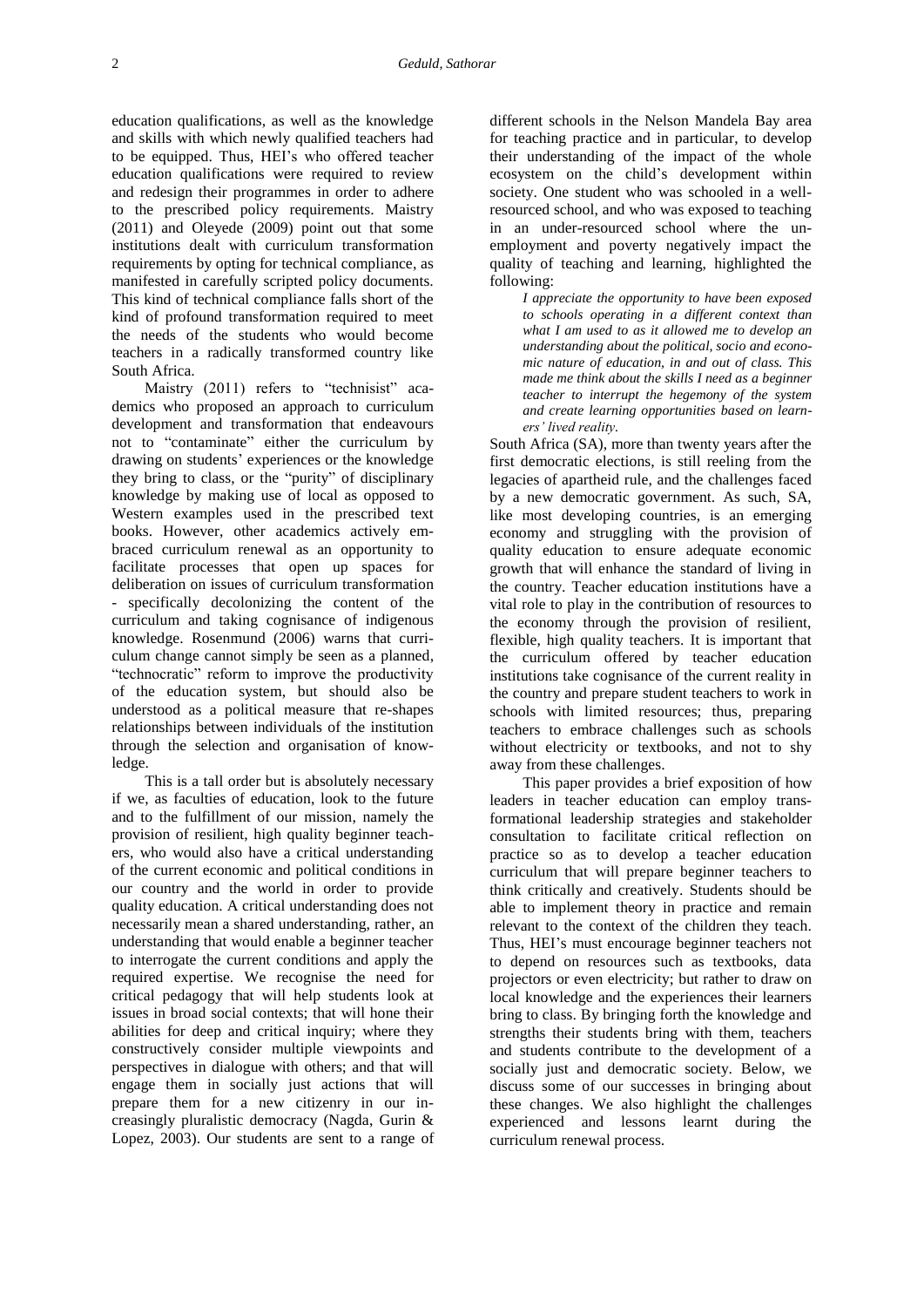# Literature Review

# *Critical approach to curriculum renewal*

The traditional transmission-of-knowledge mode sees students as passive, empty vessels waiting to be filled with knowledge provided by the professor, accepting whatever he/she says as what they should know. This is no longer seen to be sufficient. We need students to be able to explain, understand, and interpret knowledge. What is the alternative? Critical pedagogy and the implementation of a critical approach to educational practice provide a possible alternative.

Foley, Morris, Gounari and Agostinone-Wilson (2015) provide one definition of critical pedagogy that emphasises the task of teachers to develop very specific classroom processes designed to promote values and beliefs which encourage a democratic, critical mode of teacher-student participation and interaction stripped of egoistic individualism. Other scholars emphasise that a critical approach to education involves a way of thinking about, negotiating, and transforming the relationships in classroom teaching, the production of knowledge, the institutional structures of the school, and the social and material relations of the wider community, society and nation state (Keesing-Styles, 2003; McLaren, 2000; Nouri & Sajjadi, 2014). Additionally, according to Riasati and Mollaei (2012), a critical approach is one that attempts to help stakeholders question and challenge domination, and the beliefs and practices that give rise to it. As such, this approach includes developing in students a respect for moral commitment and social responsibility. Teachers who apply a critical approach are not seen as objective transmitters of knowledge, but rather as consciously acting human beings. Foley et al. (2015) maintain that teachers of critical pedagogy exist in a dialogical relationship with their students, where knowledge and meaning are constantly negotiated and debated. Thus, the learning process is seen as bi-directional, and teachers would have to develop forms of knowledge and classroom social practices that validate the experiences that students bring to school. Giroux (1988) refers to these types of teachers as transformative intellectuals.

The call for teachers to be transformative intellectuals is a response to the dominant perception of teachers as "high-level technicians" who carry out the dictates and objectives that have been decided by experts who are far removed from the everyday classroom life (Bercaw & Stooksberry, 2004; Giroux, 1988). The challenge for teachers is to overcome their tendency to be transmitters of knowledge who rely on technicists approaches (Giroux, 1988; Giroux & McLaren, 1996, Leistyna & Woodrum, 1996). Bercaw and Stooksberry (2004) suggest that in contrast, transformative intellectuals critically examine the world and its processes, including the political and educational

institutions that maintain social inequalities. The task of transformative intellectuals is, subsequently, to transform those institutions. Are lecturers at South African universities ready to grant students their own authority in the lecture halls? Are they ready to be transformative intellectuals? In order to encourage lecturers to become transformative intellectuals it is critical to introduce them to<br>transformative methodologies. Kincheloe methodologies. (2005:28) emphasises: "*good critical pedagogy dictates that I share where (students) are and teach them in ways that are culturally relevant to them.*" In the Faculty of Education at NMMU, the curriculum leaders employed transformational leadership to expose lecturers in the Faculty to transformative methodologies.

#### *Facilitating curriculum renewal through transformational leadership*

The theory of transformational and transactional leadership was conceptualised by James Mac Gregor Burns (1978), and further developed by Bernard Bass (1985). Subsequently, Bass and Riggio (2006) distinguished four elements of transformational leadership: *Idealized influence* implies that the leader is providing a sense of mission, winning the respect of team members, and instilling pride in their team. *Inspirational motivation* is demonstrated when the leader articulates a compelling vision, sets attractive goals and is confident team members will achieve them. *Intellectual stimulation* reflects a leader who stimulates team members to be innovative and creative by questioning assumptions and approaching the status quo critically. Furthermore, transformational leaders approach each team member as an individual and not only as a member of a group. Thus, transformational leaders employ *Individualised consideration* to pay special attention to the needs of each member with regard to empowerment and development by acting as a coach or mentor. The elements of transformational leadership were used as guiding tools by the *Abakhwezeli* team in the Faculty of Education at NMMU, to negotiate a way through the complexities of curriculum design. It helped us focus our efforts and transformative practices in a structured manner, so as not to fall back on ticking the boxes.

More traditional transactional leadership involves leader-follower exchanges that are seen as necessary for achieving agreed-upon performance goals. These exchanges involve four dimensions:

- contingent reward (this factor describes a process whereby leaders provide followers with rewards for specific tasks performed);
- management by exception (active) (involves leaders providing corrective criticism);
- management by exception (passive) (involves leaders providing negative feedback and negative reinforcement); and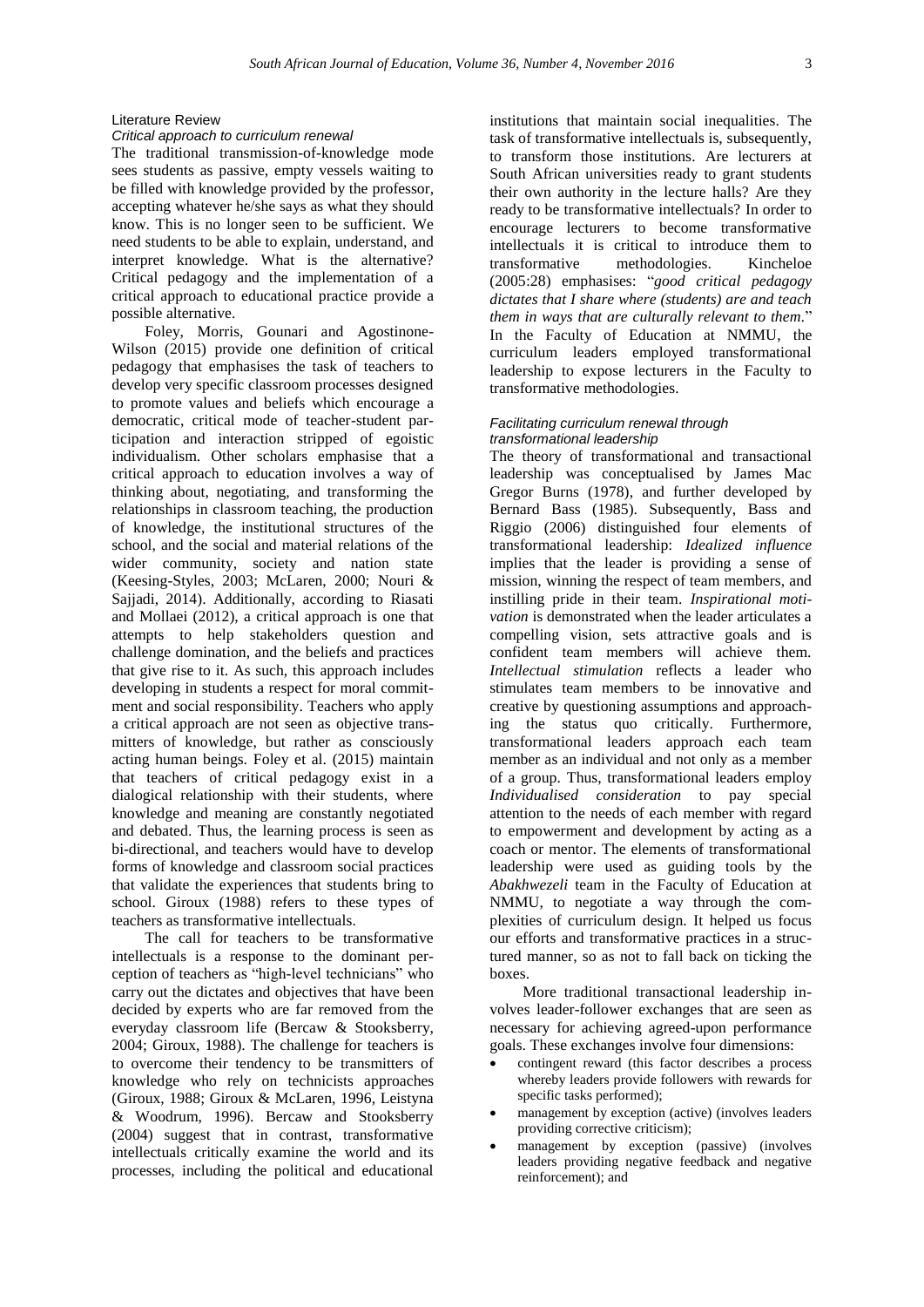laissez-faire (involves leaders who avoid taking positions of consequence or making decisions and are unwilling to take initiative or responsibility for their or their followers' actions) (Bass & Riggio, 2006).

This approach is technocratic: it focuses on individual work, drawing on expert opinions, and it employs a superficial box-ticking approach, with a strong focus on reform. In contrast, transformational leadership requires leaders to shift the values, beliefs and needs of their collegial teams in three important ways:

- increasing team members' awareness of the importance of their tasks and of performing them well;
- making team members aware of their needs for personal growth, development, and accomplishment; and
- inspiring team members to transcend their own selfinterests for the good of the organization [sic] (Bass, 2010).

Transformational leadership also offers team members the affordances to extend their cognitive abilities, problem-solving skills and knowledge (Thoonen, Sleegers, Oort, Peetsma & Geijsel, 2011). These characteristics of transformational leadership best suited the *Abakhwezeli* in their leading of the curriculum change process in the NMMU Faculty of Education.

#### *Using transformative leadership practices*

As noted above, we used transformative practices in line with the elements of transformational leadership. Transformative practices are participatory and visual, and they include different creative forms of communication and expression [\(http://www.transformativestory.org/\)](http://www.transformativestory.org/). Whatever form is used, first and foremost, it encourages the telling of powerful stories and these stories are produced through collaborative processes, where participants and facilitators work together. Some stories are personal and others are collective.

The transformative practices we used included *World Café Conversations* (The World Café Community Foundation, 2015) and *Courageous Conversation* strategies (Singleton & Linton, 2006). We asked critical questions such as, 'who are our students?' and 'what do they need to know to actively participate as teachers in a developing country with low economic growth and in schools with limited educational resources?' Freire (1970:75) postulates that when critical questions constitute the primary driving force of a renewal process, the invitation to inquiry prepares participants to assume active roles in shaping and reshaping the core values underpinning the curriculum. We also used Metaphoric Analogies to encourage participation in and commitment to the process. Furthermore, holding these critical reflective sessions in *Provocative Spaces* like on our Missionvale Campus, situated in the heart of a

township, further enhanced our discussions regarding the realities that we have to prepare our students for. In this paper, we share what we have learnt, as well as the challenges we have experienced while applying these transformational leadership strategies and transformational practices during our curriculum renewal process.

# **Research Methodology**

## Method of Research

The current study resides within the qualitative research paradigm and, in particular, an instrumental case study analysis was followed. Yin (2003) explains that an instrumental case study involves gaining insight into a particular phenomenon; where there is also an explicit expectation that learning can be used to generalise or to develop theory. A case study is "a contemporary phenomenon within its real life context, especially when the boundaries between a phenomenon and context are not clear and the researcher has little control over the phenomenon and context" (Yin, 2003:13). Thus, Yin (2003) views a case study as an empirical inquiry that investigates the case or cases conforming to the abovementioned definition by addressing the 'how' or 'why' questions concerning the phenomenon of interest. He finds it particularly relevant for curriculum renewal inquiries. It is a strategy of qualitative research that allows for engagement in the context (the curriculum transformation context in this particular case) and allows for the views of the researcher and participants to be investigated and interrogated. This research method best suited us as it allowed us to tap into our own experience as well as into the experiences of participant stakeholders.

#### Context

When the Faculty of Education at NMMU was required to review their B.Ed curriculum they decided to involve all stakeholders in the review and the subsequent renewal of the curriculum. Stakeholders included university lecturers, students, alumni, school principals, mentor teachers, as well as officials from the local Department of Basic Education. The process needed to be facilitated and led by a multifaceted group of people. The then-Dean of the Faculty headed up a group consisting of the Directors of Schools as well as the Heads of the particular Programmes that needed to be reviewed and renewed. This group later called themselves *Abakhwezeli*, an isiXhosa word meaning 'fire stoker', the person who lights the fire and ensures that it continues to burn for the good of all. Thus, the main role of the *Abakhwezeli* team was to keep things 'burning' by moving forward during the curriculum renewal process. The process involved the following steps: Firstly, analysing the old curriculum to identify gaps in content that were taught, as well as gaps in the practical experience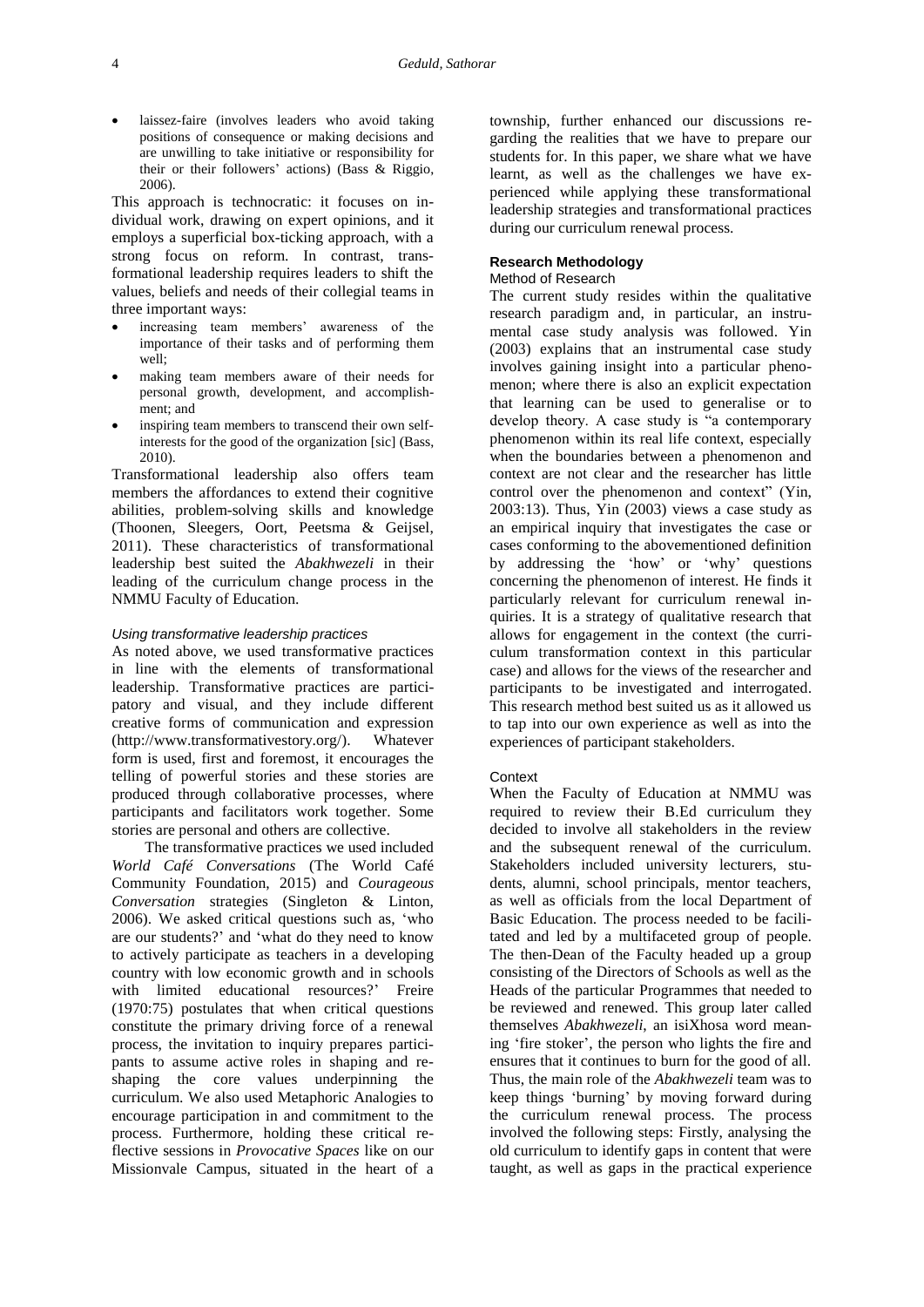we provided to our students. Secondly, we looked at what it was that our graduates needed to know and do to be able to teach in the range of contexts in the South African schooling system (this is where the input from alumni, school principals and mentor teachers who were working in these different contexts was extremely valuable). We then moved on to conceptualising theoretical constructs of what the B.Ed programme should equip a student teacher with. Subsequently these theoretical constructs (humanising pedagogy, decolonisation, critical thinking, and social justice) became the cornerstones of our curriculum framework and informed the module conceptualisation of specific programmes.

## Participants and Positionality of Researchers

The Faculty of Education were required to review and renew their B.Ed Curriculum. As mentioned above a leadership team to facilitate the process was established. The *Abakhwezeli* team followed a critical approach to review the old curriculum and to facilitate the conceptualisation of the new curriculum. An important aspect of the critical approach that was followed was tapping into stakeholder voices to gain their opinion about the current curriculum and the requirements for a new curriculum. The stakeholders included: lecturers working on the B.Ed programmes (who were the constant participants in the process as they had to participate in all curriculum renewal workshops and colloquiums). Other stakeholders who were invited to some of the workshops included current students from the different B.Ed programmes, alumni from the different programmes, school principals, and mentor teachers from the range of different contexts in the SA school system (wellresourced and under-resourced schools), as well as officials from the local Department of Basic Education. School principals and mentor teachers would be invited from our teaching practice network of schools. The current students that were invited to participate in some of the workshops were predominantly fourth year students from the three B.Ed programmes and the Alumni were students who graduated in the previous five years, who had been teaching in our local schools.

The *Abakhwezeli* arranged workshops and colloquiums during which transformative practices such as World Café conversations and Courageous Conversations were employed to engage the stakeholders in identifying the gaps and problem areas in the old curriculum as well as to identify the guiding concepts that would inform the new B.Ed curricula.

The authors of this paper were members of *Abakhwezeli* as they were respectively the Heads of the Foundation Phase (FP) and Further Education and Training (FET) Phase programmes. As such,

they formed an integral part of the curriculum renewal process and had a vested interest in understanding what it was that the various stakeholders wanted from the new B.Ed programme, and ultimately newly qualified beginner teachers. *Abakhwezeli* met on a weekly basis, to reflect on the progress of the renewal process and to discuss ways in which to take it forward in a coherent manner. It is important to mention that the team was not established to review and redesign curricula on their own, but rather to elicit the contributions of all stakeholder participants.

#### Data Collection Process

It is incumbent upon case study researchers to draw their data from multiple sources to capture the complexity and entirety of the case. Both of us kept a reflective journal, in which we used free narrative writing to describe our experience of the curriculum renewal process, and in particular, how we used transformational leadership strategies to engage all stakeholders in the process. We captured our experience of the different workshops, but also pertinent stories and comments shared by stakeholder participants at the various workshops in our journals. As these journals had reflective notes on all the workshops that took place during the curriculum renewal process, they became the main source of data collected for this paper. These journals not only captured our experiences but also, to some extent, stakeholder voices. The trustworthiness of the data in our reflective journals was fortified by comparing the data to the notes taken by an independent third party on behalf of the Faculty at the different workshops and engagement events. These notes were also made available to all members of Faculty, who were invited to offer corrections and revisions. In addition, the notes were backed up by video recordings of the workshop proceedings that captured stakeholder voice and their participation in the proceedings. Both the workshop notes and video recordings were used to confirm our experience of the proceedings.

#### Data Analysis

The data was analysed qualitatively. We used a process of triangulation, whereby the data in the authors' journals were compared to the workshop notes, as well as to the video recordings, to identify common themes. This was achieved by using open coding (Corbin & Strauss, 2008) that involved four steps:

 Reading through the corpus of narrative data (notes from the authors' reflective journals and the notes taken by an independent third party at all the Faculty Curriculum Renewal workshops and colloquiums) as well as watching the video recordings of these events to search discretely within the different sets of data for emerging themes and patterns.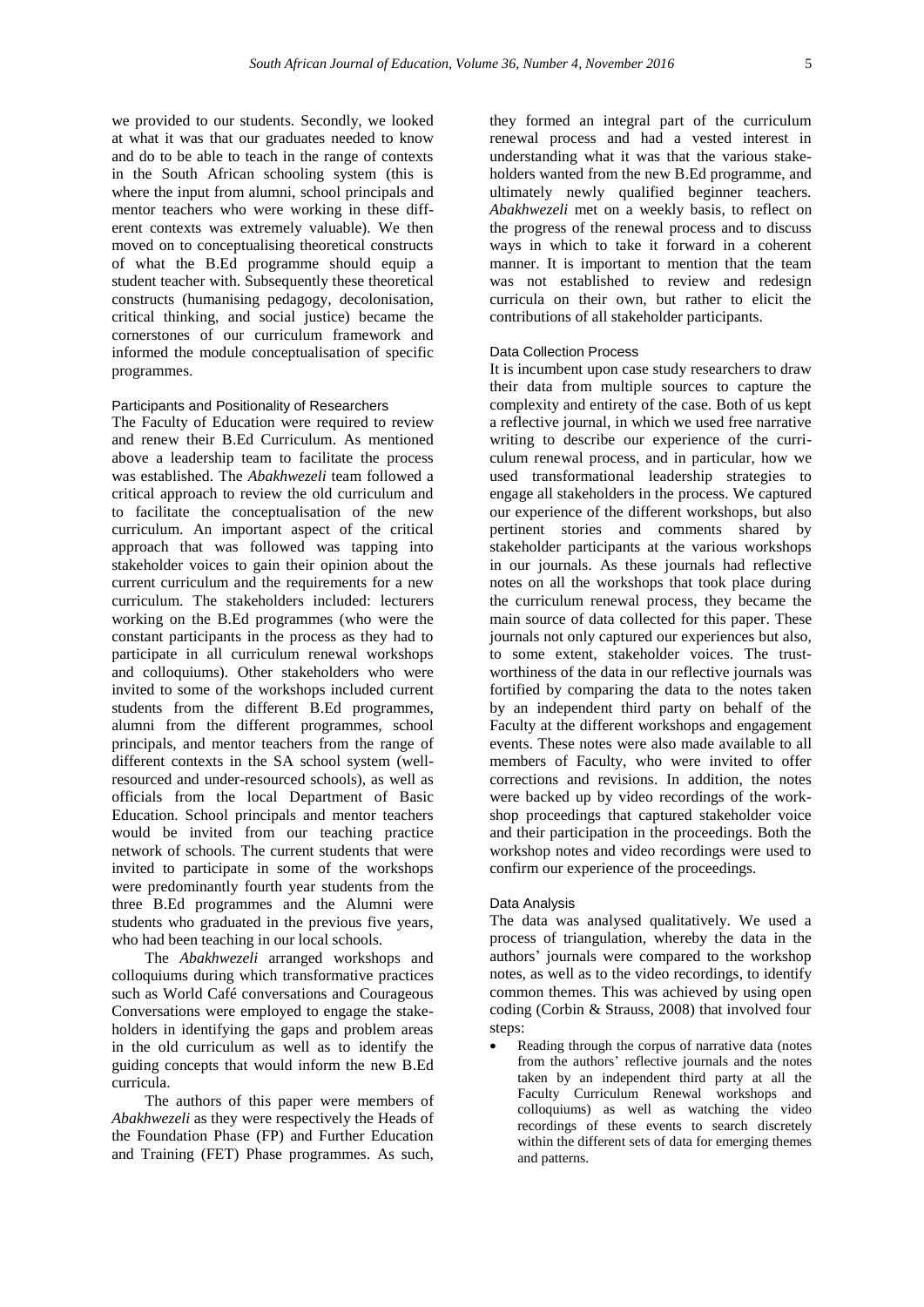- Sorting the data and categorising it into themes.
- Choosing two main themes to focus on in this paper. This was done by the authors comparing the themes that they identified from the data with the literature on transformational leadership theory. The two themes that were identified were: '*the use of transformative practices*' and the '*implementation of the four elements of transformational leadership*'.
- Finally, a mapping process was used to identify connections, tensions, continuities, discontinuities, and gaps among the themes and the literature to determine what these connections might allude to regarding the curriculum change process.

### **Findings**

Between 2012 and 2014, the stakeholders identified above participated in a sequence of workshops and meetings aimed at facilitating the redesign of the B.Ed curriculum. During these sessions *Abakhwezeli* facilitated collaborative sessions focused on how to contextualise and deliver the new curriculum in a way that would address the needs of all stakeholders in SA. For this purpose *Abakhwezeli* applied the *intellectual stimulation* element of transformational leadership by drawing on Jansen's (2009) *Knowledge in the Blood* to facilitate these discussions. Two other thought provoking texts (Del Carmen Salazar, 2013; Keet, Zinn & Porteus, 2009) were also employed. In addition to this *Abakhwezeli* employed transformative practices including the World Café methodology, Courageous Conversation strategies, provocative spaces and metaphoric analogies. A brief discussion about how we used these transformative practices follows.

## World Café Conversations

This methodology was used to allow all participants to reflect on suggested readings that served as stimulation for them to contribute to the pertinent issues under discussion. It also allowed participants to share their thoughts and opinions in smaller groups before reporting to the bigger group, and it allowed for cross pollination of ideas and the building up of main ideas that would subsequently inform our curriculum design. Participants had to read selected chapters of Jansen's (2009) *Knowledge in the Blood*. The World Café conversation asked participants to rotate around the room, visiting different stations, and at each of the stations to explore the answers to set questions including the following:

- who are our students and where do they come from?
- what do our students already know?
- what do they need to know to contribute to a socially just and democratic society as beginner teachers?
- what does a socially just and democratic society need these beginner teachers to know?
- how best do our students learn; and

 how best can we assess whether they have learnt what they need to know to make a meaningful contribution to our developing democratic society?

Participants were urged to contribute their thoughts on each question without their contributions being critiqued. These contributions were cross-pollinated with others (as groups changed) to connect diverse perspectives. This allowed for the harvesting and sharing of collective discoveries through the identification of patterns, common insights and deeper questions that would subsequently inform the B.Ed programme frameworks and specific module designs. One of the examples that emerged referred to in both our reflective journals was the importance of exposing our students to the range of different schools in South Africa. Another matter that was highlighted was the importance of engaging the other Academic Service Faculties at our institution, that provide our students with specific subject content to ensure that they know what content our students require to teach in the South African schools.

Despite the obvious benefits of using this practice, we also experienced some challenges in using it, as some people felt that not being able to critique contributions would allow for a deficit view to infiltrate our thinking, especially regarding the perceived "limited" knowledge that students bring to the university and the different backgrounds from which they originate. These challenges were, to some extent, overcome by allowing general discussions at the end of the Café conversations, when participants are allowed to express how they experienced the discussions, as well as make comments on the notes that were taken at the different stations and subsequently shared with the whole group. At the end of one such a workshop, where exposing students to the different contexts in the SA schooling system was discussed, a 4th year student made the following comment, openly sharing her fear as well as expressing her total surprise at what she experienced:

*Being asked to visit a school in the township I really expected the worse. I must be honest. I cannot believe how good the school looks and how well it is run. The kids are disciplined. I expected chaos, filth… While I was driving there and looking at my surroundings my heart just sank and I became very anxious… but then when I walked through the school gates, I was pleasantly surprised… as it is pretty awesome. I could not believe that this well run school was there in the middle of all the poverty and depravation. And I started to think that it's possible for me to teach in this school.*

These interactions highlighted the importance of getting to know our students and where they come from, as well as the importance of appreciating diversity by not giving preference to the values of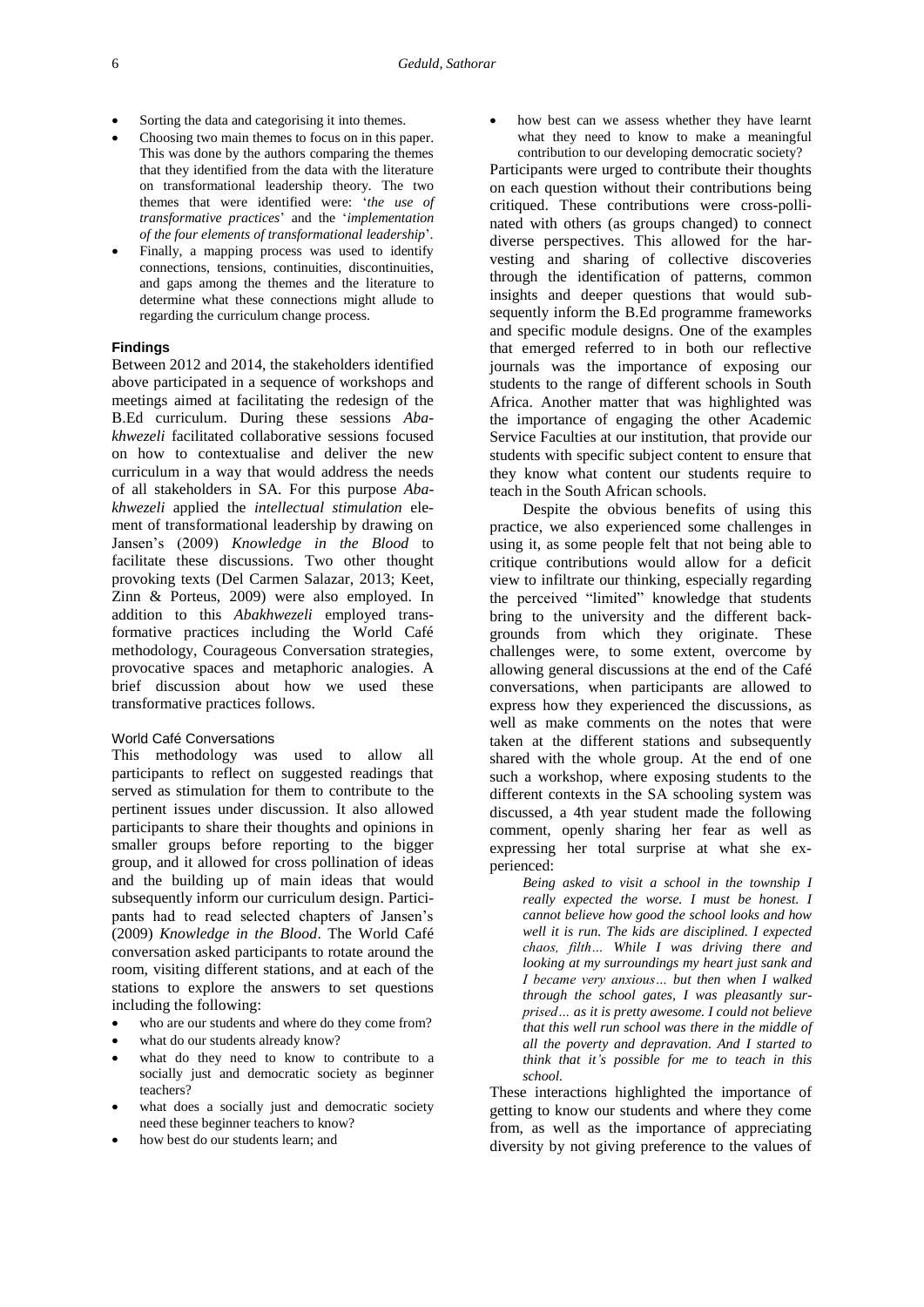one type of educational system over another – for example romanticising and privileging suburban city school education over rural education, or for that matter romanticising indigenous knowledge. These were heated and very emotional conversations and we came to the realisation that there are no clear-cut answers or ten step recipes for designing programmes and modules. The conversation with all the different stakeholders would be an on-going evolution, and the content that needed to be included in the modules would have to be constantly negotiated so as to take into account the realities of our students.

#### Courageous Conversation

Another transformative practice employed during the curriculum renewal process was Courageous Conversations. Kincheloe (2005:7) points out that curriculum frameworks are shaped by those who devise them and by the values they hold. Consequently, curriculum design cannot be disassociated from histories and identities as conditioned and situated in socio-cultural and socio-political human beings. Thus, during our analysis of the current curriculum, to identify the gaps, overlaps and problem areas, we were obliged to acknowledge the dominance of Western ideologies and how this alienated the majority of the new generation of students in South African universities. This caused a lot of tension and made some of the participants uncomfortable, as the current curriculum with its Western ideologies was all we knew. Some participants even questioned why we had to change a curriculum that is "working". For example one of the Faculty academics asked whether changing the curriculum was the right thing to do, as our students were "happy" with the current curriculum. "*Our students just want to obtain a degree and live an average life; they don't want to change the world*," she said. On another occasion another academic participant said: - "*it feels as if we are asked to dumb down the curriculum and it is rather frustrating as the current curriculum is working*". We then had to ask for whom the curriculum was working, and why it was working for some and not for others. These were difficult and painful conversations but also intellectually stimulating; the utilisation of the Courageous Conversations strategy made these conversations possible. We would be asked to reflect on specific chapters from Jansen's (2009) *Knowledge in the Blood* and then in pairs discuss how the text made us feel. In particular we (Faculty academics) had to share aspects of race relations in our Faculty, and how we experience the different races within the Faculty working together. After the pair sharing participants would be invited to share in the group what they experienced during the pair sharing.

We were constantly reminded that healing and progress come from talking about the joys and pains of our current reality. We both mention in our journals staff conversations regarding how difficult it was to talk about SA's "apartheid past" in some of our classes, as some white students and even white staff members, felt that they were tired of being blamed and having to apologise for things that they did not personally do. On the other hand, black students and staff felt that it was important to talk about these matters so that we never have a repeat of "apartheid". Staff shared how in some classes, white students would not attend or participate when these matters were discussed. Staff shared how students were frustrated with each other about using their mother tongue (isiXhosa or Afrikaans) rather than English in class, and how important it was to effectively mediate the situation. In these sessions, *Abakhwazeli* constantly emphasised that it was only through talking that we would be able to craft a shared understanding of what was required in the new curriculum, and what we needed to do to work towards those goals. The following principles of courageous conversations (Singleton & Linton, 2006) were employed, and we were continually reminded to apply them in our critical reflections and deliberations:

- Staying engaged morally, emotionally and intellectually engaged in the conversation. The heart, mind and body need to stay committed to the conversation. One needs to guard against the inclination to move away from the conversation and as such, there is a need to manage one's own silence and defiance.
- Experience discomfort discomfort will arise when examining your own core perceptions, beliefs, values and behaviours. We were reminded that an increased tolerance for discomfort leads to increased tackling of challenges.
- Speak your truth this involved a willingness to take risks, and being absolutely honest about your thoughts. The respective facilitators and *Abakhwazeli* encouraged staff to not fear sounding angry, ignorant or offending, but rather to own their own experience and speak about these experiences. In other words, don't just say what you think others want to hear.
- Expect and accept non-closure From the off-set of the curriculum renewal process *Abakhwezeli* informed staff that we will make this path as we go along and encouraged staff to let go of searching for solutions as there are no quick fixes. It was thus important to accept that a solution lay in conversation itself (Singleton & Linton, 2006).

It was very difficult to implement these principles, but we were constantly made aware of them by the Dean (who was the Head of *Abakhwezeli*) as well as an outside consultant (who assisted the Dean in facilitating the process). If we followed these principles we would move the process forward. This helped to keep us committed. *Abakhwezeli*, by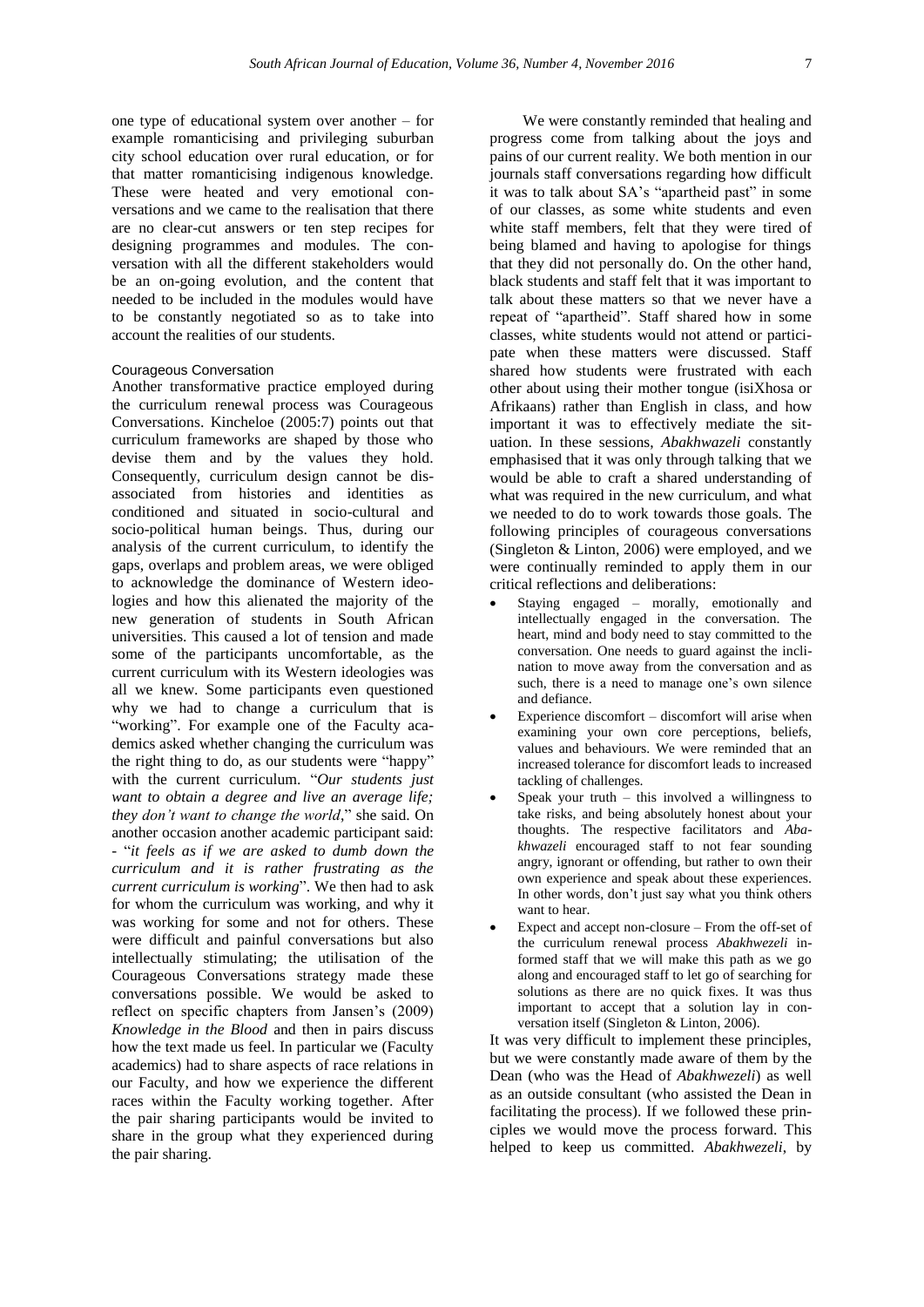applying the transformational leadership element of *idealized influence* (convincing staff to commit to the process through setting an example worthy of following) sought through their own example of staying committed to applying the principles of Courageous Conversations, to keep their teams focused on the ultimate goal of designing new curricula that would take into account the lived experiences of all stakeholders. Furthermore, by showing their own vulnerability, *Abakhwezeli*  sought to ensure that team members knew that we were all in this process together. For example, the B.Ed Foundation Phase (FP) Head of Programme who formed part of *Abakhwezeli*, shared the following during one of our discussions:

*I was intimidated to be in a classroom with 80 Grade One learners at one of the township schools. The question that came to my mind was whether I prepared my student teachers in the FP programme for this context. Is there alignment between my module content and the pedagogies needed for this classroom?*

After this, many of the other academics admitted that this context was something that they did not know and that they were very fearful of facing. However, because we were in the process together, we could open ourselves together to learn from teachers who deal with these realities on a daily basis, and not be fearful of the reality. In so doing we could also share what we have learnt with our students.

As the Courageous Conversation principles indicated, we would not end up with a clear and set programme framework, or specific modules. However, the process did highlight aspects that needed to be taken into account in the design of the programme frameworks, as well as the specific modules. The process and the implementation of the Courageous Conversation principles made us aware how important it was to respect and listen to each other's views and lived experiences. It also made us aware of the value of expressing one's own feelings and opinions. Finally, it made us realise how important it is to acknowledge the different knowledge and lived experiences that our students bring into our classrooms.

At one of our colloquiums, current students were asked to share how they experienced the curriculum. Students of all races shared openly how in some classes they felt ignored, and how they did not participate in discussions as they felt that what they had to contribute would not be valued or that it would be ridiculed. One student (a black, fourth year B.Ed FET student specialising in the teaching of Business Management and Economics) mentioned how he could not relate to the examples being used in some classes. The student referred specifically to Western, Eurocentric examples that were used in the prescribed textbooks of some modules. In particular, he mentioned how they would be expected to do case

studies on American Aviation Companies, when some of them have never been at an airport or in an aeroplane. A lecturer who was present during this colloquium said afterwards that the students' presentations served as an opportunity for him to reflect on the relevance of his module content and the need for a carefully thought-through module revision that takes contextual realities of schools and children into account.

At the same colloquium, several B.Ed FET students also mentioned how they struggle during teaching practice to manage their classes, especially in schools situated in areas that were plagued by drug abuse and crime. One female student shared the following story:

*I don't feel equipped to deal with my Grade 10 Life Sciences class. I stand in front of the class and teach, but nobody listens… I ask questions and nobody answers… my learners stare at me with blank looks in their eyes… needless to say they perform badly on tests… and I don't know what to do anymore… I am so despondent because nothing I do seem to work…*

This highlighted the importance of preparing our students for these complex social phenomena that they will experience in schools, and how important it is to support students while they are doing practice teaching.

## Metaphorical Analogies

Metaphorical analogies were also used as a transformative practice. The concept of metaphors originates from the Greek word "metaphora" meaning "transference", and serves as a bridge, or threshold (limina) to another reality, as it involves a shift in beliefs, values or relationships (Hartmann, 2011). Lakoff and Johnson (1980) are of the opinion that metaphors not only make our thoughts more vivid and interesting, but they actually structure our perceptions and understanding. Metaphors enhance or limit participants' freedom to respond and participate by going beyond linear propositional Aristotelian logic (McNiff & Whitehead, 2002). This aligned with *Abakhwezeli*'*s* use of transformational leadership and in particular with the elements of idealised influence and *inspirational motivation*. *Abakhwezeli* used metaphors to inspire and motivate participants to engage in the curriculum renewal activities and to enhance their understanding of what was required of them during the process.

Each B.Ed Programme team had to prepare a presentation on their respective curricula, bearing in mind that in post-apartheid South Africa, desired changes for improving education for the majority of learners in the system have not materialised. The three programmes used different metaphors to describe their understanding and interpretation of their curriculum design. For example, the B.Ed FP used the metaphor, of scaling summits. This portrayed how, within the current curriculum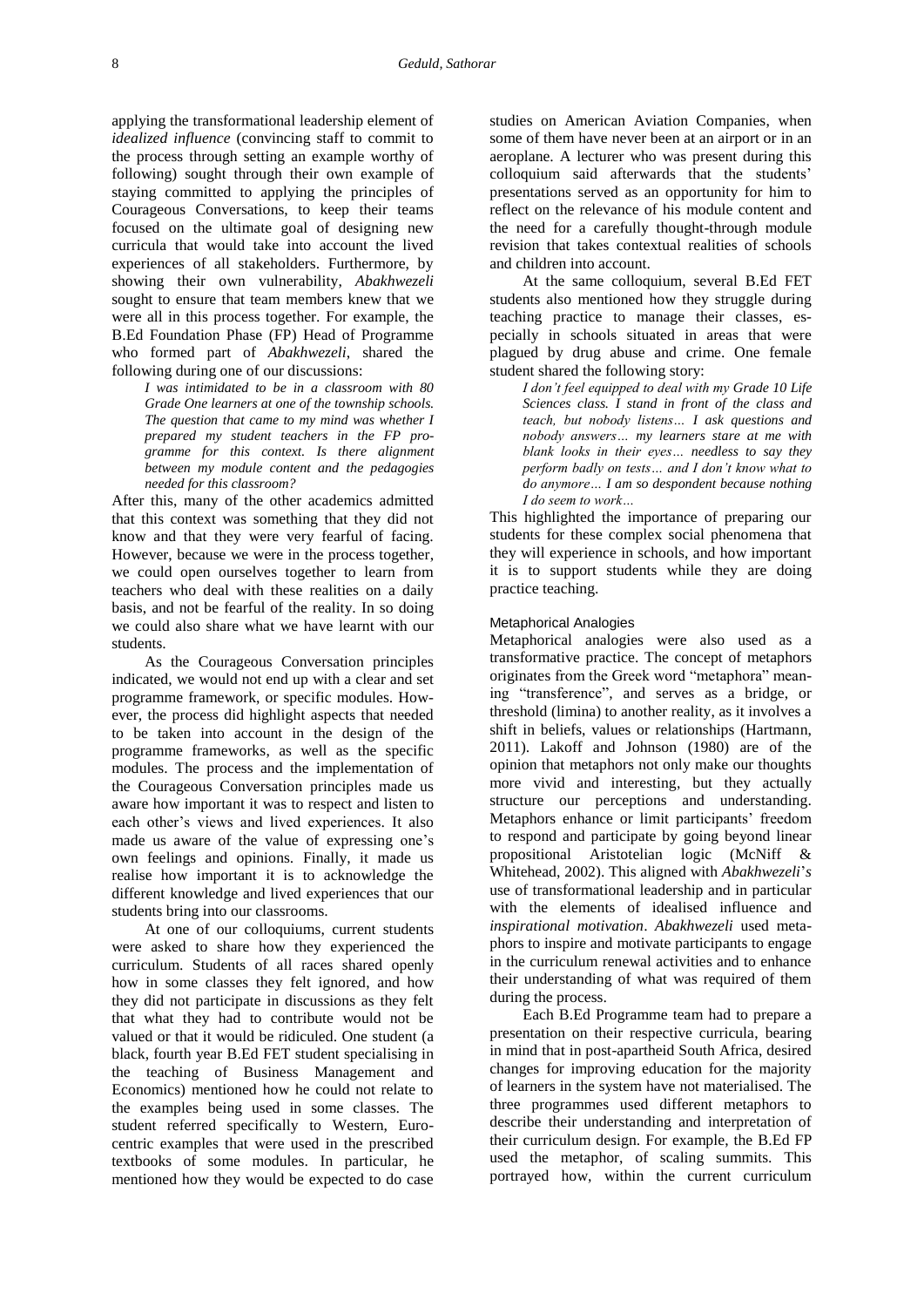structure, the FP curriculum makers needed to be conscious of the context within which teaching and learning takes place. Thus, the curriculum maker had to take cognisance of our developing country context, where the majority of schools are lacking resources, and where learners in these schools need to be instructed in their mother tongue. The metaphor of a summit suggests how we, within the FP programme, have a mountain to climb when it comes to the many challenges of teaching and learning within our context of teacher education. But by collaborating with other stakeholders on the summit (school principals, mentor teachers, and community members), we would go a long way in overcoming the challenges we face.

The B.Ed Further Education and Training (FET) programme utilised the metaphor of "Survivor: Building resilience; and addressing the challenges facing young, novice teachers within the 21st century classroom". For this particular activity, workshop attendees (faculty lecturers) were divided into groups by the *Abakhwezeli* facilitator, and given a pack of word cards with the names of the current B.Ed FET modules on the cards, for example, PGED 101 – Education 1; PGED 301 – Education 3; POSD 2 – General Didactics. Participants were asked to construct a four-level structure with the cards that would illustrate the curriculum. The FET staff members in the different groups were required to assist by indicating which modules were offered in the respective years of the degree, so as to ensure that the word cards were used in the correct level of the structure. Subsequently, groups had to physically move the structure from their table to the front table, with this symbolising the requirement of the curriculum to move us into the 21st century. However, these structures collapsed, indicating that the current B.Ed FET curriculum was unstable – like a house of cards – and that several gaps, overlaps and problem areas could be identified.

Being part of *Abakhwezeli* and working in parallel with different stakeholders as a collaborative team, highlighted the importance and potential of collaboration that subsequently further stimulated creative and collaborative activities in our respective programme teams. Employing transformative practices heightened our own creativity, and made us aware of the importance of tapping into stakeholder voices as they provided valuable insights into what should be included in the curriculum to adequately prepare students to teach in all contexts in SA. It is through acknowledging stakeholder voice that one gains support for the mutual goal. Applying a transformational leadership strategy, and in particular, focusing on the four elements of transformational leadership (idealised influence, inspirational motivation, intellectual stimulation and individualised consideration), allowed us to support our teams on their trans-

formational journey, but also assisted us in our transformation as leaders – and made us realise that you can only be a leader through the support of your team. Finally, reflecting in our journals allowed us to make sense of the process as it was unfolding, and allowed us to share our experience with each other.

## Provocative Spaces

Provocative spaces were also used as a transformative practice. The different hi(stories) of the different stakeholders and the nature of the political and intellectual questions at stake for curriculum renewal required an entirely different context – one that could speak both to reason and to affect. Thus, it was decided to use provocative spaces to enhance the stories and experiences stakeholders bring to the curriculum renewal table.

Our Missionvale Campus was used as a provocative space, not for its artistic or historical significance but for its ability to spark conversation. The Missionvale Campus was the Port Elizabeth base for the previous multi-campus Vista University which offered tertiary qualifications to black students, who under the apartheid regime, were not allowed to attend the traditionally white universities. This campus was situated in the heart of three neighbouring townships. Thus, it was a space of restriction and controlled access (a space previously meant only for black students with some white lecturers), as well as a space of possibility (a space where previous experiences could be shared and new knowledge developed). As such, it required us to think of different ways of teaching and learning (*individualised consideration*) as opposed to thinking of out-dated colonial modes of learning such as imitation and repetition. The purpose of this space was to engage the story and the storyteller respectfully, focusing our attention on participants' active engagement and agency. At one of the workshops held on the Missionvale Campus, some white lecturers shared that it was their first time on that campus. Lecturers who attended the workshop were asked to describe how the Missionvale campus made them feel using free narrative writing. Those who were willing to share their narratives were given an opportunity to do so. One lecturer wrote the following:

*As I enter the townships, I am immediately more conscious of myself being a white woman* [sic]. *I don't frequent townships as much as people of color enter places that are predominantly white or are owned and managed by people like me (this, I know, is an assumption). I think to myself, have these places really changed? Are they still closed off? While my thoughts are uncomfortable, the space felt comfortable but I recognize* [sic] *it is a necessary discomfort.*

We observed that participants felt courageous enough to risk, explore, experiment, assert, learn, and change, knowing that they would be supported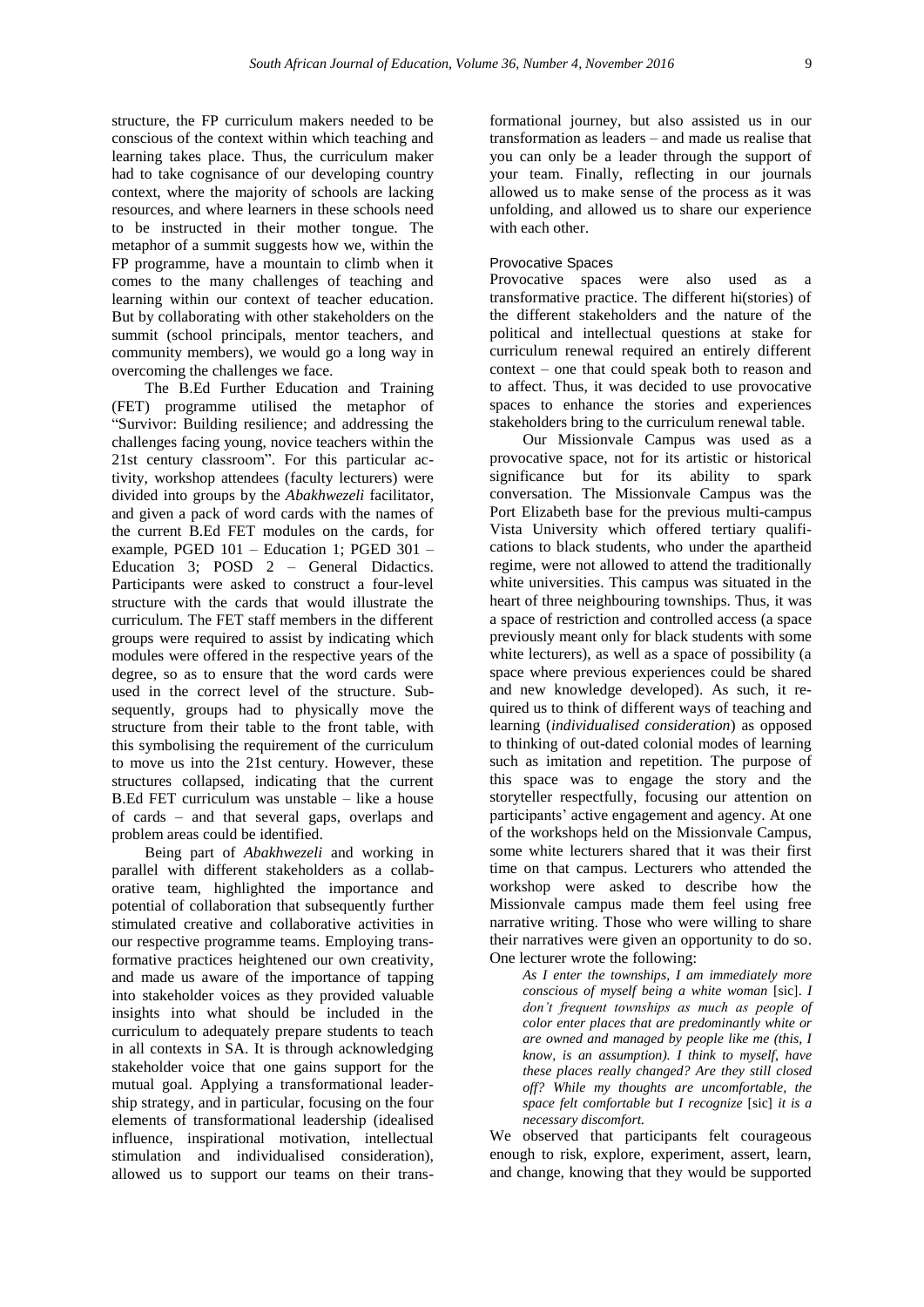in those necessarily destabilising and unpredictable processes. The Missionvale campus also allowed us to tap into stakeholder (school principal and mentor teacher) voice, regarding classroom experiences in the surrounding area, and what the Faculty of Education can do to prepare teachers to work in these schools.

School principals highlighted that the Faculty currently trains their students to teach with interactive whiteboards and data projectors, and as such, prepares them to only work in twenty percent of South African schools. They made a request that in the new curriculum, student teachers be prepared to teach in the range of different schools in South Africa, some of which operate without textbooks, internet, computers, smart boards, enough desks etc. They reported that eighty percent of schools in South Africa require resilient teachers that can tackle challenges such as a lack of electricity, or having to make their own learning materials. Principals reiterated that they wanted a teacher with a positive 'yes, I will go' attitude. One school principal said that he wants teachers to still be positive, despite having 80 learners in one class; to be prepared to make their own reading materials and collect lids of milk cartons that her learners could use as counters; and teachers who would be willing to light a candle when it is too dark for learners to read.

The dialogue in *this space* required great willingness on the part of participants to disclose their personal views of the situation, their own opinions and experiences (Bergold & Thomas, 2012). These experiences included principals from the surrounding township schools sharing how, despite all their challenges, learning still takes place in their schools. It further involved students realising that they should not fear working in a township school and that there is actually a lot that you can learn from such schools. It also included lecturers' realising that they need to prepare their students to work in the range of different schools in South Africa.

Freire (2002) links learning spaces like Missionvale to dialogical processes. The *Abakhwezeli* played a vital role, as transformational leaders, by creating these dialogical opportunities and using these provocative spaces to inspire and motivate (inspirational motivation) their teams. By doing so, stakeholders' stories and voices were woven into suggestions for a new curriculum. The fact that *Abakhwezeli* brought different educational stakeholders together to learn from each other's experiences served as an inspiration to make a difference. Furthermore, exposing stakeholders, especially lecturers and students, to different educational contexts; serving as motivation to take these contexts into account when preparing students teachers, it also motivated to students to want to teach in these previously feared areas. The

sharing of stories and experiences also did not go unchallenged, as some staff felt that if we were going to prepare students to work in underresourced schools, we are going to stifle the students' development, while yet other staff members felt that we were expecting too much from our students, as the goal of most students, they asserted, was to make a living for themselves and not to change the world. However, the more we engaged with the different educational contexts, and especially with under-resourced schools, lecturers gained a better understanding of them and realised that both they and their students could learn from these under-resourced schools. One lecturer had the following to say about this:

*For me: As a practicing lecturer I would now say after participating in this process: I have one word: "exposure". We all need to be exposed to all different kinds of situations. We need to know the range of contexts. That's the first thing. Secondly, teaching is adaptation, and maybe adaptation should be somewhere… Whether it's a module or whatever, it must be somewhere. And thirdly is thinking on your feet.*

#### **Discussion**

As *Abakhwezeli* members, the focus of our curriculum journey was twofold: firstly, the development of a new B.Ed curriculum that would take into consideration the needs of all stakeholders in our developing democracy; and secondly, to ensure that all stakeholders participate in the development of this new curriculum.

The exposure to transformational practices that formed part of the critical approach used during the curriculum renewal journey, was new to our traditional Western frame of reference, and took us on a laborious journey of transition. The sessions where these transformational practices were employed confirmed the importance of collaborative consultation among educational stakeholders as a whole, and we underwent processes of reshaping our professional identities, while being exposed to critical theory and new approaches. For example, one of the challenges in this process was involving all stakeholders as equal voices in the curriculum renewal process. This required us to view ourselves as equal parts of an interdependent whole. Thus, for example, teacher educators, student teachers and their learners all needed to accept that they were equals in the educational system, and as such, needed to be open to switching roles at times – with teachers learning from their learners and learners teaching their teachers. This forced us to reconsider our identities as "knowers" and "authorities".

This research highlights that all educational stakeholders are important, as well as the importance of applying different forms of dialogue to tap into the voice of these stakeholders, so as to gain valuable information regarding what is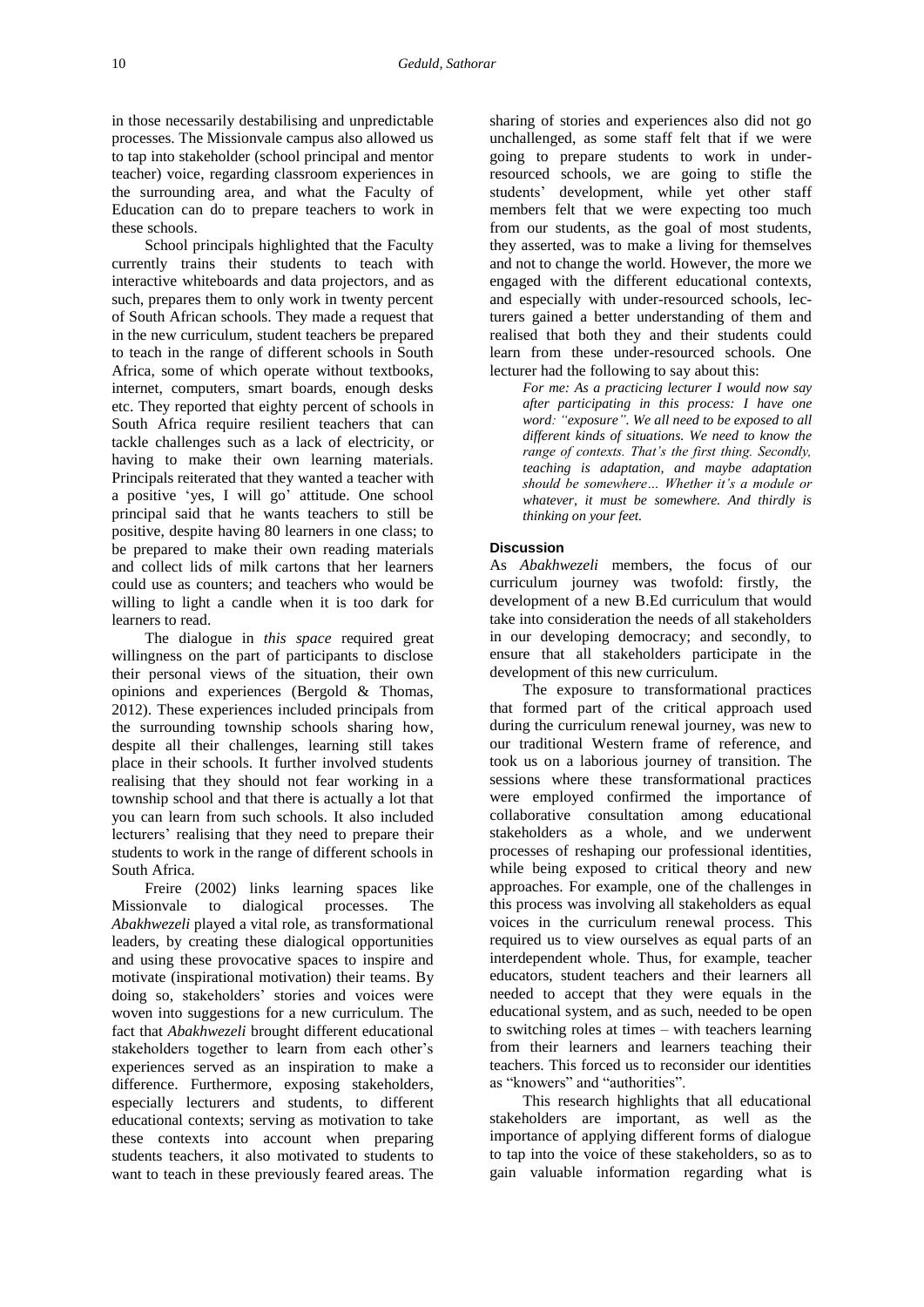required by a teacher education curriculum to prepare student teachers to work in all contexts of the SA schooling system. Thus, we all need to constantly respond to the critical questions: why are we doing this, and in whose interest? (Anyon, 2005; Apple, 1999; Fine & Weis, 2003). *Abakhwezeli* took up the challenge to ensure that all stakeholders were consulted during the curriculum renewal process, by creating the dialogical conditions through using transformative practices such as the World Café Conversations, Courageous Conversation and utilising metaphoric analogies in our own safe, but also provocative spaces, so as to support a language of critique and collaborative empowerment.

However, a major challenge we experienced was resistance to the process. Some of the processes and activities brought about explicit resistance, and some stakeholders derided the approaches we followed, feeling that they were a waste of their time. Instead, they wanted us to reinforce their ideas of a technocratic approach to curriculum design. Carr and Kemmis (1986) and Schön (1983) provide some hope by suggesting that when teams are exposed to the varied contradictions found in our society a new consciousness and creative actions related to it, may emerge. Exposure to perspectives and contexts different from what one hold to be legitimate, could contribute to new ways of thinking. Instead of saying to lecturers that the content of the current curriculum needed to be decolonised, we had to allow them to discover it for themselves. It helped that they heard from their own students how they experienced the content of their modules, and why change was needed.

As mentioned earlier, this was a revelation to some lecturers, who mentioned that students' views on their modules now compel them to review the content of their modules, as well as how they present it. An important lesson for *Abakhwezeli* was not to delay the process because of challenges, but to deal with challenges while moving the process forward.

We realised the importance of sharing stories (lived experiences), as it gave voice to the struggle to revise the curriculum from the ground up rather than top-down. Stories helped us support each other in our own acts of hesitance and uncertainty, and linked individuals and groups in grass-root movements for the purposes of transformation. Teachers working in under-resourced schools find strength in sharing their stories with other teachers and by learning from teachers in similar situations. Stories can also create learning environments that participants reconfigure based on their own needs, backgrounds and experiences. The story of how a grade one teacher copes with eighty learners in her class with no electricity or learning materials, serves as an inspiration to our student teachers,

because despite these challenges, learning still takes place. Furthermore, stories can enable personal and social transformation, because they serve as examples to follow and as motivation to inspire and convince. We realised the importance of understanding stakeholders' personal stories in their struggle to gain agency over their own learning. We also realised the value of personal stories, particularly those dealing with our past experiences as teacher educators. These stories allowed us to reflect on the present reality by looking backwards and saying, "I wish...", and then looking forward and saying, "I hope..."

The stories and life experiences of all stakeholders played a vital role in informing the design of our new curriculum for improved teacher education in South Africa. The stories of senior students and alumni about how they struggled to manage their classes in their first year of teaching and during teaching practice, were particularly useful, as these accounts highlighted the lack of attention to classroom management in the current curriculum. Students told stories of how they were not able to deal with the 21st century problems of drug abuse and dysfunctional family structures in their classes. This highlighted a need for a new curriculum, equipped to more adequately prepare students to deal with such problems. Students also commented on how they struggled to teach in schools with no electricity, no textbooks or technology available. This highlighted the need for the curriculum to not only prepare students to teach in well-resourced schools, but to prepare them to embrace the challenges of under-resourced schools. It also highlighted the importance of exposing students to the range of different schools in SA during Teaching Practice.

School principals confirmed that limited resources had an effect on teaching and learning, but did not want their schools to be classified as disadvantaged. This showed that principals believed that there was a lot that students could learn from their school and the community in which it was situated. They portrayed a fighting spirit, by highlighting the need for passionate, newly qualified teachers in their schools, who would embrace challenges and use their own initiative to enhance the quality of education in the country.

These stories distilled, would become the big ideas on which our curriculum might become based: humanising pedagogy, decolonisation, critical thinking, and social justice. They became the cornerstones of our humanising curriculum (always taking the 'who' into account) that subsequently informed the design of programme frameworks. Although we experienced challenges like resistance to the process and the time consuming and complicated nature of the process, the benefits of enhanced human relations, the establishment of collaborative networks, and the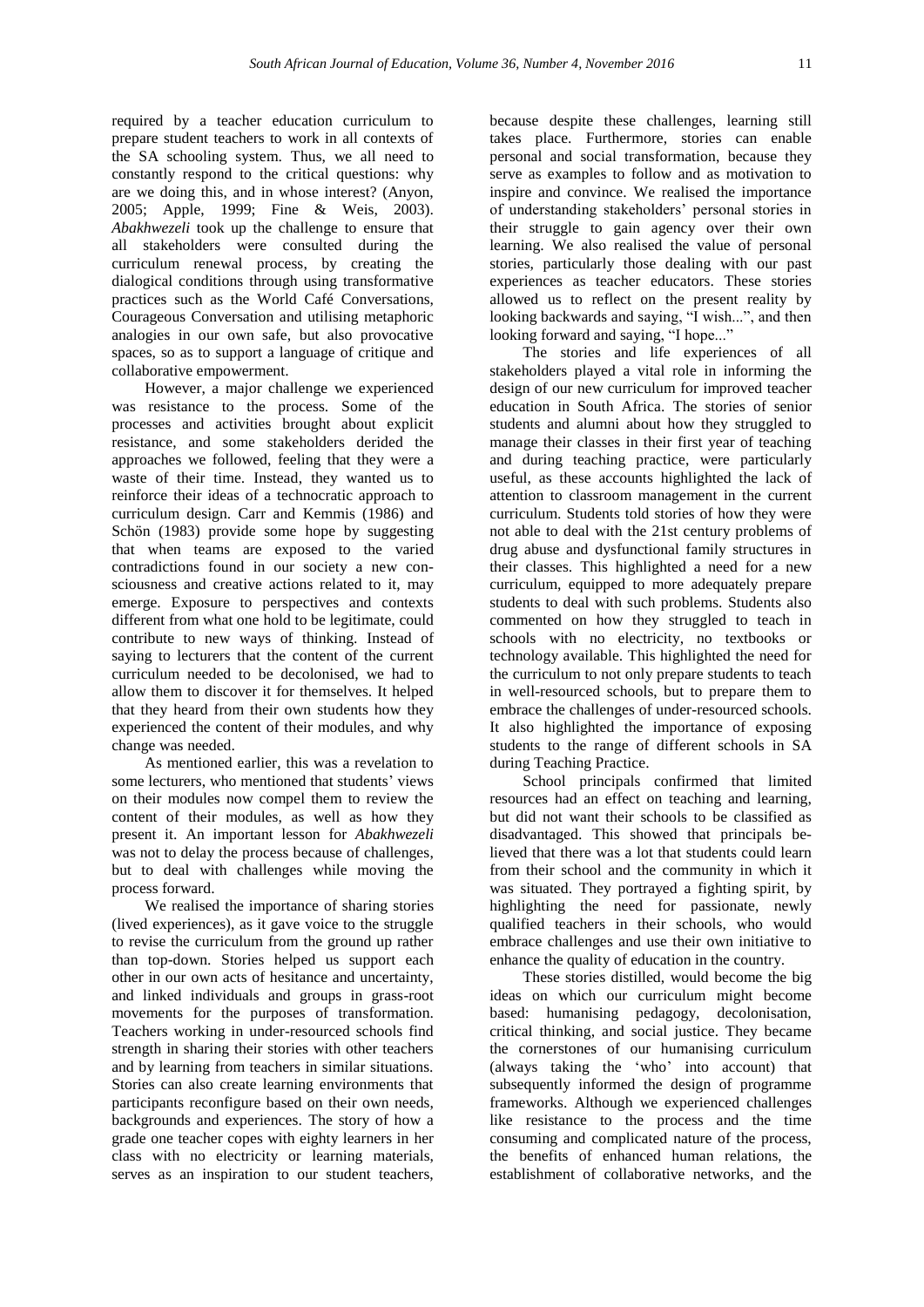development of a humanising curriculum framework far outweighed these challenges and made the journey worthwhile.

#### **Conclusion**

The challenges which our curriculum design process highlighted include the tensions curriculum leaders encounter when attempting to meet external education standards that demand immediate outcomes: these are often in conflict with the goal of designing a radically transformed curriculum that takes into account the needs of all stakeholders. However, it is the uncertainty of this process that also represents its potential. It is the curriculum leader's responsibility to ensure that collegial collaboration is at the heart of the process. What is crucial is the fundamental capacity to establish, cultivate and support humanising relationships that authenticate the collective work of the community, the Department of Education, students, practicing teachers, school leadership teams and teacher educators. This research process has in fact strengthened our commitment to an epistemological stance that affirms that our role as teacher educators is not to produce knowledge that leads to the prediction and control of human experience, but instead to guide, nurture and harvest knowledge that deepens and enhances the understanding of the human experience.

## **Note**

i. Published under a Creative Commons Attribution Licence.

#### **References**

- Anyon J 2005. *Radical possibilities: public policy, urban education, and a new social movement*. New York, NY: Routledge.
- Apple MW 1999. Freire, neo-liberalism and education. *Discourse: Studies in the Cultural Politics of Education*, 20(1):5–20. [doi:](https://doi.org/10.1080/0159630990200101)  [10.1080/0159630990200101](https://doi.org/10.1080/0159630990200101)
- Bass BM 1985. *Leadership and performance beyond expectations*. New York, NY: Free Press.
- Bass BM 2010. *Bass & Stogdill's handbook of leadership: Theory, research, and managerial applications* (5th ed). New York: Simon & Schuster.
- Bass BM & Riggio RE 2006. *Transformational leadership* (2nd ed). Mahwah, NJ: Lawrence Erlbaum Associates, Inc.
- Bercaw LA & Stooksberry LM 2004. Teacher education, critical pedagogy, and standards: An exploration of theory and practice. *Essays in Education*, 12:1–13.
- Bergold J & Thomas S 2012. Participatory research methods: A methodological approach in motion. *Forum: Qualitative Social Research*, 13(1): Art. 30.
- Burns JM 1978. *Leadership*. New York, NY: Harper & Row.

Carr W & Kemmis S 1986. *Becoming critical: Education, knowledge and action research*. London, UK: RoutledgeFalmer.

- Corbin J & Strauss A 2008. *Basics of qualitative research* (3rd ed). Thousand Oaks, CA: Sage Publications, Inc.
- Cross M, Shalem Y, Backhouse J & Adam F 2009. How undergraduate students 'negotiate' academic performance within a diverse university environment. *South African Journal of Higher Education*, 23(1):21–42. Available at [http://s3.amazonaws.com/academia.edu.documents](http://s3.amazonaws.com/academia.edu.documents/36401237/Cross_How_undergraduate_students_negotiate_SAJHE.pdf?AWSAccessKeyId=AKIAJ56TQJRTWSMTNPEA&Expires=1479949612&Signature=WQ%2FLRbhZs0Pp7KknZY7z2V9R%2FXs%3D&response-content-disposition=inline%3B%20filename%3DHow_undergraduate_students_negotiate_aca.pdf) [/36401237/Cross\\_How\\_undergraduate\\_students\\_n](http://s3.amazonaws.com/academia.edu.documents/36401237/Cross_How_undergraduate_students_negotiate_SAJHE.pdf?AWSAccessKeyId=AKIAJ56TQJRTWSMTNPEA&Expires=1479949612&Signature=WQ%2FLRbhZs0Pp7KknZY7z2V9R%2FXs%3D&response-content-disposition=inline%3B%20filename%3DHow_undergraduate_students_negotiate_aca.pdf) [egotiate\\_SAJHE.pdf?AWSAccessKeyId=AKIAJ56](http://s3.amazonaws.com/academia.edu.documents/36401237/Cross_How_undergraduate_students_negotiate_SAJHE.pdf?AWSAccessKeyId=AKIAJ56TQJRTWSMTNPEA&Expires=1479949612&Signature=WQ%2FLRbhZs0Pp7KknZY7z2V9R%2FXs%3D&response-content-disposition=inline%3B%20filename%3DHow_undergraduate_students_negotiate_aca.pdf) [TQJRTWSMTNPEA&Expires=1479949612&Sign](http://s3.amazonaws.com/academia.edu.documents/36401237/Cross_How_undergraduate_students_negotiate_SAJHE.pdf?AWSAccessKeyId=AKIAJ56TQJRTWSMTNPEA&Expires=1479949612&Signature=WQ%2FLRbhZs0Pp7KknZY7z2V9R%2FXs%3D&response-content-disposition=inline%3B%20filename%3DHow_undergraduate_students_negotiate_aca.pdf) [ature=WQ%2FLRbhZs0Pp7KknZY7z2V9R%2FX](http://s3.amazonaws.com/academia.edu.documents/36401237/Cross_How_undergraduate_students_negotiate_SAJHE.pdf?AWSAccessKeyId=AKIAJ56TQJRTWSMTNPEA&Expires=1479949612&Signature=WQ%2FLRbhZs0Pp7KknZY7z2V9R%2FXs%3D&response-content-disposition=inline%3B%20filename%3DHow_undergraduate_students_negotiate_aca.pdf) [s%3D&response-content](http://s3.amazonaws.com/academia.edu.documents/36401237/Cross_How_undergraduate_students_negotiate_SAJHE.pdf?AWSAccessKeyId=AKIAJ56TQJRTWSMTNPEA&Expires=1479949612&Signature=WQ%2FLRbhZs0Pp7KknZY7z2V9R%2FXs%3D&response-content-disposition=inline%3B%20filename%3DHow_undergraduate_students_negotiate_aca.pdf)[disposition=inline%3B%20filename%3DHow\\_und](http://s3.amazonaws.com/academia.edu.documents/36401237/Cross_How_undergraduate_students_negotiate_SAJHE.pdf?AWSAccessKeyId=AKIAJ56TQJRTWSMTNPEA&Expires=1479949612&Signature=WQ%2FLRbhZs0Pp7KknZY7z2V9R%2FXs%3D&response-content-disposition=inline%3B%20filename%3DHow_undergraduate_students_negotiate_aca.pdf) [ergraduate\\_students\\_negotiate\\_aca.pdf.](http://s3.amazonaws.com/academia.edu.documents/36401237/Cross_How_undergraduate_students_negotiate_SAJHE.pdf?AWSAccessKeyId=AKIAJ56TQJRTWSMTNPEA&Expires=1479949612&Signature=WQ%2FLRbhZs0Pp7KknZY7z2V9R%2FXs%3D&response-content-disposition=inline%3B%20filename%3DHow_undergraduate_students_negotiate_aca.pdf) Accessed 24 November 2016.
- Del Carmen Salazar M 2013. A humanizing pedagogy: Reinventing the principles and practice of education as a journey toward liberation. *Review of Research in Education*, 37(1):121–148[. doi:](https://doi.org/10.3102/0091732X12464032)  [10.3102/0091732X12464032](https://doi.org/10.3102/0091732X12464032)
- Department of Higher Education and Training, Republic of South Africa 2015. National Qualifications Framework Act (67/2008): Revised policy on the minimum requirements for teacher education qualifications. *Government Gazette*, Vol. 596(No. 38487). 19 February. Pretoria: Government Printing Works. Available at [http://www.dhet.gov.za/Teacher%20Education/Nat](http://www.dhet.gov.za/Teacher%20Education/National%20Qualifications%20Framework%20Act%2067_2008%20Revised%20Policy%20for%20Teacher%20Education%20Quilifications.pdf) [ional%20Qualifications%20Framework%20Act%2](http://www.dhet.gov.za/Teacher%20Education/National%20Qualifications%20Framework%20Act%2067_2008%20Revised%20Policy%20for%20Teacher%20Education%20Quilifications.pdf)
	- [067\\_2008%20Revised%20Policy%20for%20Teac](http://www.dhet.gov.za/Teacher%20Education/National%20Qualifications%20Framework%20Act%2067_2008%20Revised%20Policy%20for%20Teacher%20Education%20Quilifications.pdf) [her%20Education%20Quilifications.pdf.](http://www.dhet.gov.za/Teacher%20Education/National%20Qualifications%20Framework%20Act%2067_2008%20Revised%20Policy%20for%20Teacher%20Education%20Quilifications.pdf) Accessed 24 November 2016.
- Fine M & Weis L 2003. *Silenced voices and extraordinary conversations…: …re-imagining schools*. New York, NY: Teachers College Press.
- Foley JA, Morris D, Gounari P & Agostinone-Wilson F 2015. Critical education, critical pedagogies, Marxist education in the United States. *Journal for Critical Education Policy Studies*, 13(3):110–144. Available at [http://www.jceps.com/wp](http://www.jceps.com/wp-content/uploads/2015/12/13-3-7.pdf)[content/uploads/2015/12/13-3-7.pdf.](http://www.jceps.com/wp-content/uploads/2015/12/13-3-7.pdf) Accessed 24 November 2016.
- Freire P 1970. *Pedagogy of the oppressed*. New York, NY: Continuum Press.
- Freire P 2002. *Pedagogy of the oppressed*. New York, NY: Continuum International Publishing.
- Fullan M 2001. *The new meaning of educational change* (3rd ed). New York, NY: Teachers College Press.
- Giroux H & McLaren P 1996. Teacher education and the politics of engagement: the case for democratic schooling. In P Leistyna, A Woodrum & S Sherblom (eds). *Breaking free: The transformative power of critical pedagogy*. Cambridge, MA: Harvard Education Review.
- Giroux HA 1988. *Teachers as intellectuals: Toward a critical pedagogy of learning*. New York, NY: Bergin & Garvey.
- Hartmann E 2011. *The nature and functions of dreaming*. Oxford, UK: Oxford University Press.
- Heifetz R, Grashow A & Linsky M 2009. *The practice of adaptive leadership: Tools and tactics for changing your organization and the world*. Boston,